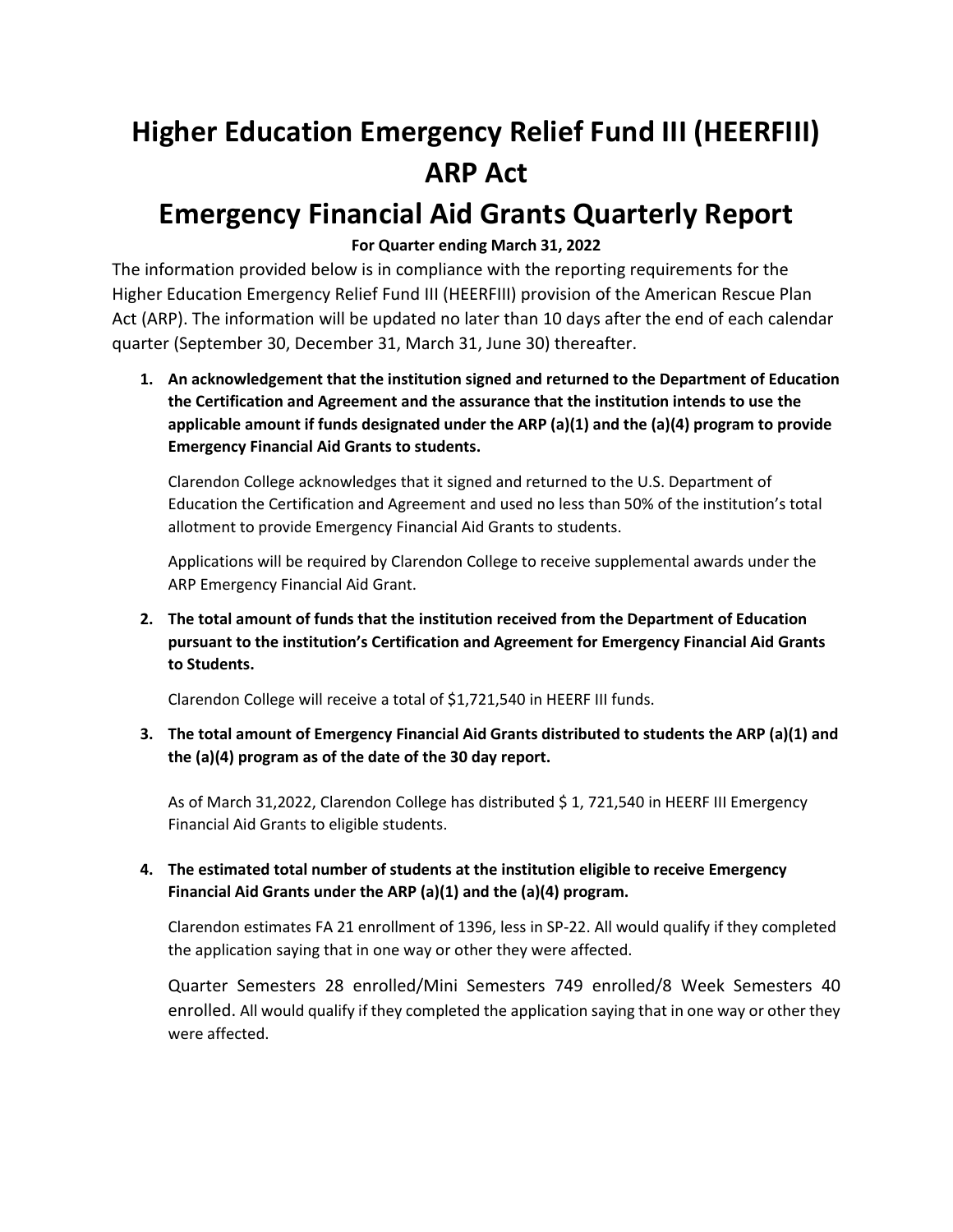**5. The total number of students who have received an Emergency Financial Aid Grant to students under the ARP (a)(1) and the (a)(4) program.**

As of March 31, 2022, Clarendon College has distributed \$1,721,540.00 in HEERF III Emergency Financial Aid Grants to 1661 eligible students.

6. **The method(s) used by the institution to determine which students received Emergency Financial Aid Grants and how much they received under the ARP (a)(1) and the (a)(4) program.**

| <b>HOURS</b>      | $0-5$ | $6 - 8$ | $9 - 11$ | 12-15 | $16 +$ |
|-------------------|-------|---------|----------|-------|--------|
| TIER 1            | 1600  | 1800    | 2000     | 2200  | 2400   |
| 0-5846 EFC        |       |         |          |       |        |
| TIER <sub>2</sub> | 1400  | 1600    | 1800     | 2000  | 2200   |
| 5847-15000 EFC    |       |         |          |       |        |
| TIER 3            | 1200  | 1400    | 1600     | 1800  | 2000   |
| 15001 Over EFC &  |       |         |          |       |        |
| No FAFSA          |       |         |          |       |        |
| TIER <sub>4</sub> | 400   | 600     | 800      | 1000  | 1200   |
| Dual Credit       |       |         |          |       |        |

In Spring 2022 we had to decrease 13 and below by \$400 to cover all eligible applicants.

# *Quarter Semesters/Mini Semesters/8 Week Semesters*

Will cover up to 6 credit hours if the student approved it to go to the bill.

# *SHAMROCK HVAC Quarter Semesters*

Will covers 28 contact hours equaling \$112 per applicant.

**7. Any instructions, directions or guidance provided by the institution to students concerning the Emergency Financial Aid Grants.** 

Eligible students received an email. The email provided information about the HEERF III grants, explained the criteria and indicated the award amounts per hours enrolled. Other information, such as how and when students would receive their funds, and how much they would receive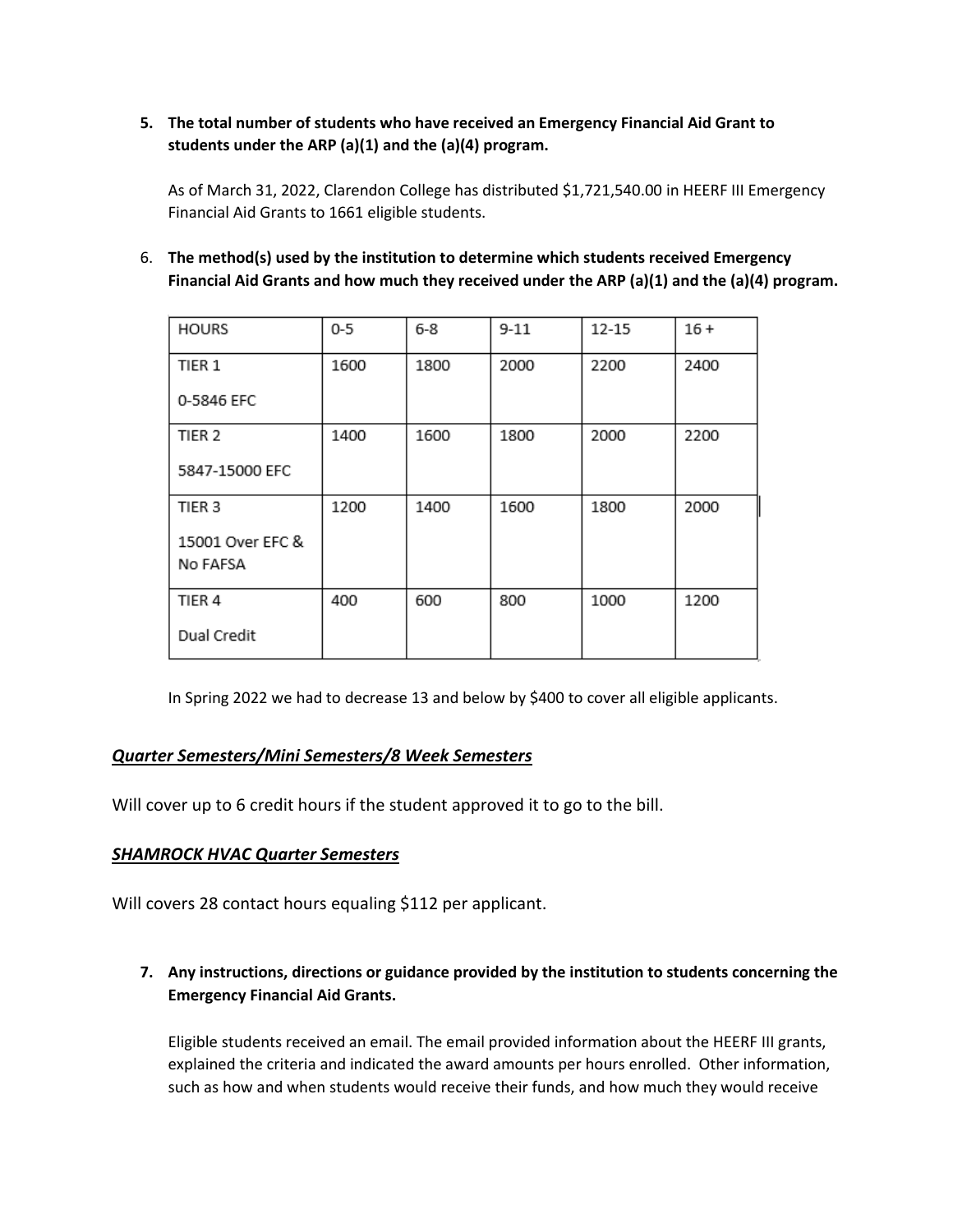was also provided. Students were advised to ensure their direct deposit designation was set up or their address was correct in the Admissions Office. (See email below):

*Original EMAIL SENT (Edited date for continued semesters)*: Under the American Rescue Plan Act 2021 (ARP), Clarendon College received \$1,721,540 from the Higher Education Emergency Relief Fund (HEERF III) to provide emergency financial grants to students and to ensure learning continues during the COVID-19 pandemic. HEERF III grants may be used for any component of a student's cost of attendance or for emergency costs that arise due to Coronavirus, such as but not limited to tuition, food, housing, health care, mental health care, or child care.

**Clarendon College has determined that you meet the criteria to receive a HEERF III ARP Act grant.** Clarendon College will disburse the HEERF III funds to all eligible students that meet the criteria provided.

# **How will I receive the money?**

HEERF III grants will be issued in the form of a direct deposit or check sent to a student's current mailing address. In the future **for quicker receipt of funds,** please ensure that you have a direct deposit designation set-up through your student portal. If you choose to not set-up a direct deposit designation, please make sure your mailing address is correct in the Admissions Office.

# **When will I receive the money?**

Clarendon College will start processing disbursements October 27, 2021 if you did not opt payment to go to the bill or if your HEERF was more than your bill. You should receive these funds in your bank account in 2-3 business days if you have set up direct deposit, or otherwise via check to your mailing address within 7 business days.

#### **What if I still have an account balance?**

The HEERF III grant will *not* be automatically applied to the student's account balance. On the application, if you marked the box stating that the emergency grant funds can go towards your bill, we will apply that to your bill first and of anything is remaining we will refund that to you.

#### **How much will I receive?**

ARP/HEERF III requires that Clarendon College prioritize students with exceptional need, such as students who receive Pell Grants.

HEERF III grants will be awarded as follows:

# *Fall/Spring Semester*

**Tier1:** Students with an EFC of 0-\$5,846 Students enrolled in 6-8 hours received \$1,800, 9-11 hours \$2,000, 12-15 hours \$2,200, and 16 hours and over \$2,400.